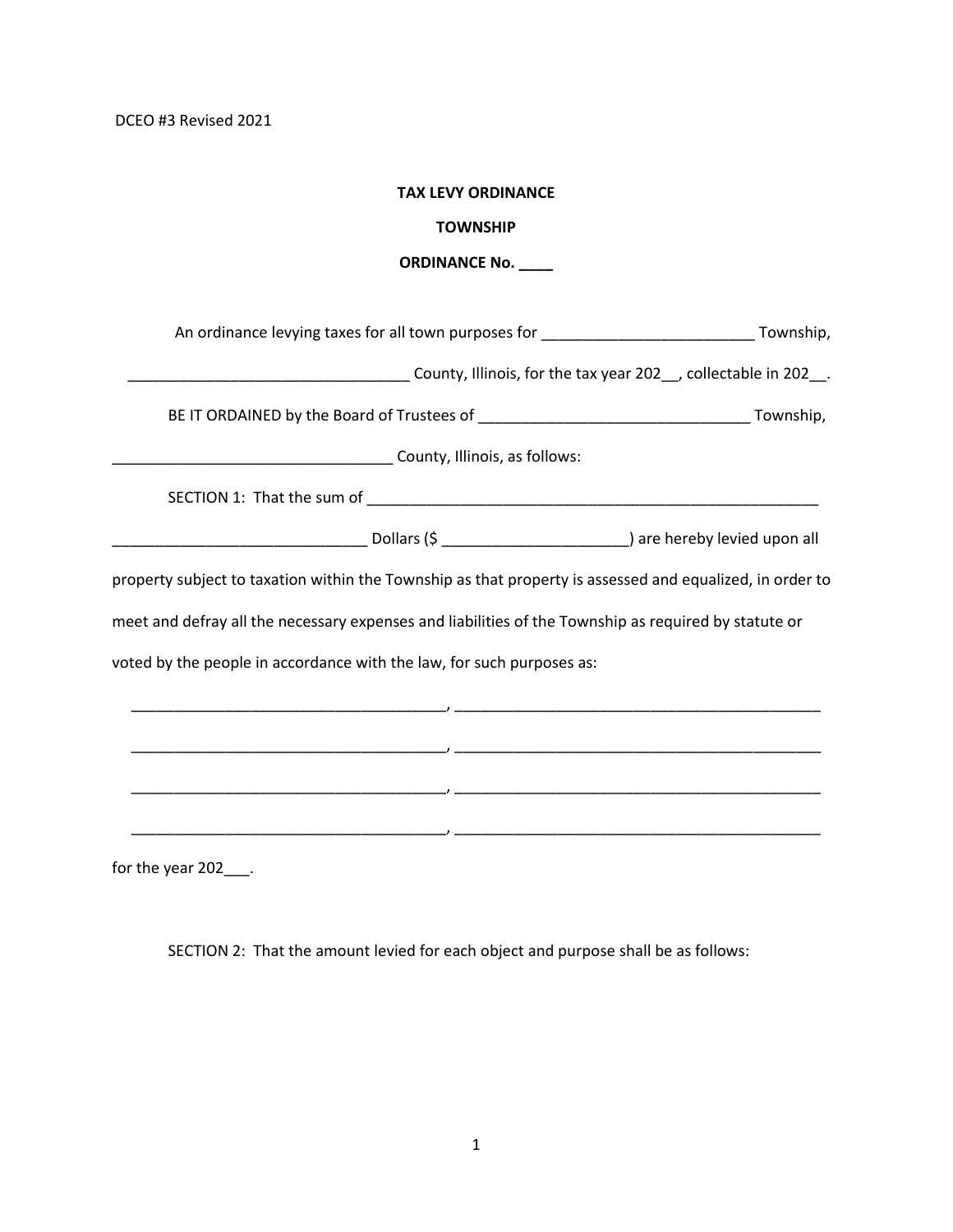|                                             | <b>Amount</b> |
|---------------------------------------------|---------------|
|                                             | Levied        |
| <b>GENERAL TOWN FUND</b>                    |               |
|                                             |               |
| <b>ADMINISTRATION</b>                       |               |
| Personnel                                   |               |
| <b>Contractual Services</b>                 |               |
| <b>Commodities</b>                          |               |
| <b>Capital Outlay</b>                       |               |
| <b>Other Expenditures</b>                   |               |
| <b>TOTAL ADMINISTRATION:</b>                |               |
| <b>ASSESSOR</b>                             |               |
| Personnel                                   |               |
| <b>Contractual Services</b>                 |               |
| <b>Commodities</b>                          |               |
| <b>Capital Outlay</b>                       |               |
| <b>Other Expenditures</b>                   |               |
|                                             |               |
| <b>TOTAL ASSESSOR:</b>                      |               |
|                                             |               |
| <b>CEMETERY</b>                             |               |
| Personnel                                   |               |
| <b>Contractual Services</b>                 |               |
| <b>Commodities</b>                          |               |
| <b>Capital Outlay</b>                       |               |
| <b>Other Expenditures</b>                   |               |
|                                             |               |
| <b>TOTAL CEMETERY:</b>                      |               |
|                                             |               |
|                                             |               |
| Personnel                                   |               |
| <b>Contractual Services</b>                 |               |
| <b>Commodities</b>                          |               |
| <b>Capital Outlay</b>                       |               |
| <b>Other Expenditures</b>                   |               |
| TOTAL ______________________:               |               |
| <b>TOTAL GENERAL TOWN FUND:</b>             |               |
| REF: General Corporate Tax 60 ILCS 1/235-10 |               |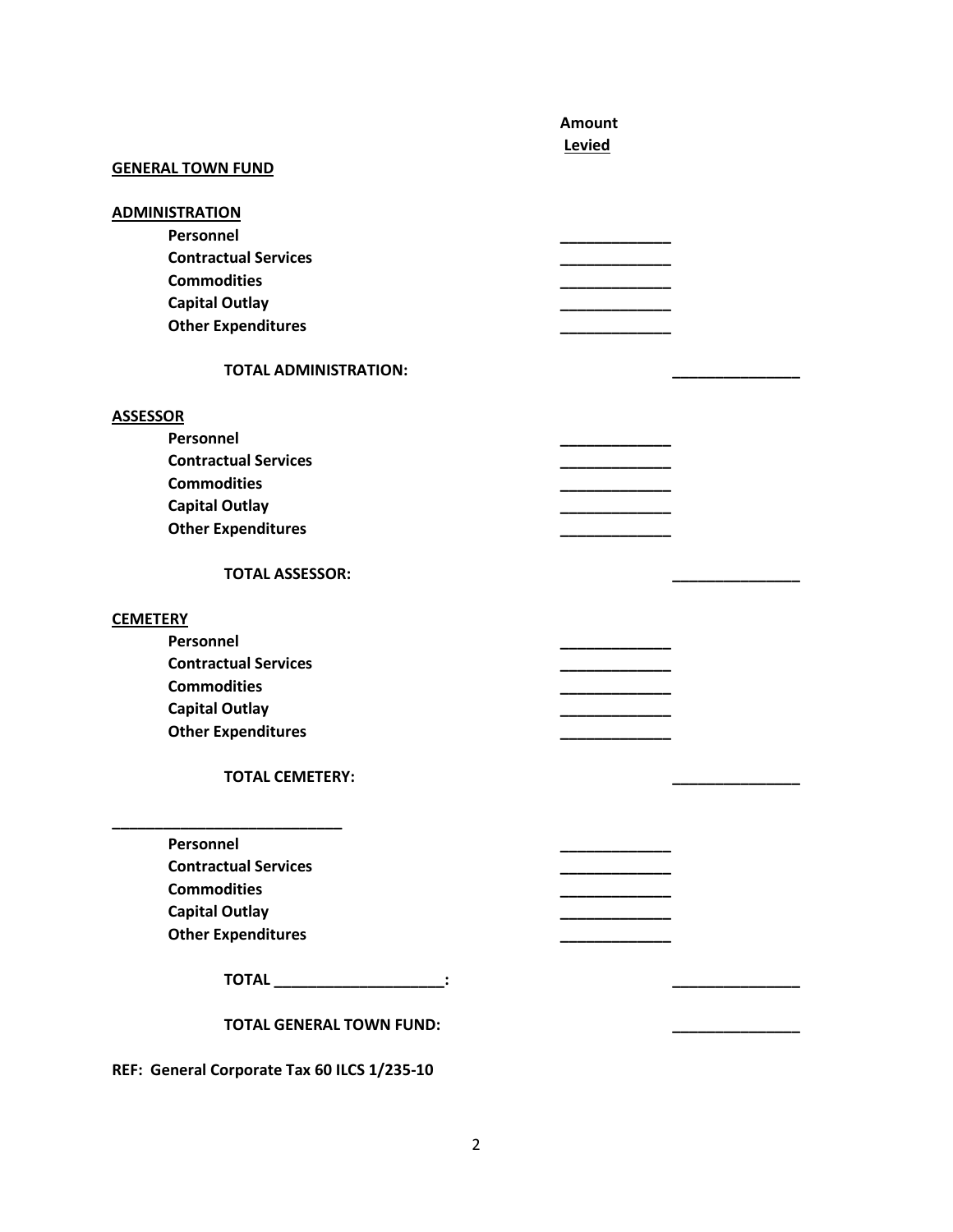|                                                   | <b>Amount</b><br>Levied |  |
|---------------------------------------------------|-------------------------|--|
| <b>AUDIT FUND</b>                                 |                         |  |
| <b>Contractual Services</b>                       |                         |  |
| <b>TOTAL AUDIT FUND:</b>                          |                         |  |
| REF: Audit Tax 50 ILCS 310/9                      |                         |  |
| <b>INSURANCE FUND</b>                             |                         |  |
| Personnel                                         |                         |  |
| <b>Contractual Services</b>                       |                         |  |
| <b>TOTAL INSURANCE FUND:</b>                      |                         |  |
| REF: Insurance Tax 745 ILCS 10/9-107              |                         |  |
| ILLINOIS MUNICIPAL RETIREMENT FUND (IMRF)         |                         |  |
| Personnel                                         |                         |  |
| <b>TOTAL IMRF FUND:</b>                           |                         |  |
| <b>REF: IMRF Tax 40 ILCS 5/7-171</b>              |                         |  |
| <b>SOCIAL SECURITY FUND</b>                       |                         |  |
| Personnel                                         |                         |  |
| <b>TOTAL SOCIAL SECURITY FUND:</b>                |                         |  |
| REF: Social Security Tax 40 ILCS 5/21-110 & 110.1 |                         |  |
| <b>CEMETERY FUND</b>                              |                         |  |
| Personnel                                         |                         |  |
| <b>Contractual Services</b>                       | ________                |  |
| <b>Commodities</b>                                |                         |  |
| <b>Capital Outlay</b>                             |                         |  |
| <b>Other Expenditures</b>                         |                         |  |
| <b>TOTAL CEMETERY FUND:</b>                       |                         |  |

**REF: Cemetery Tax 50 ILCS 610c & 60 ILCS 1/135-50**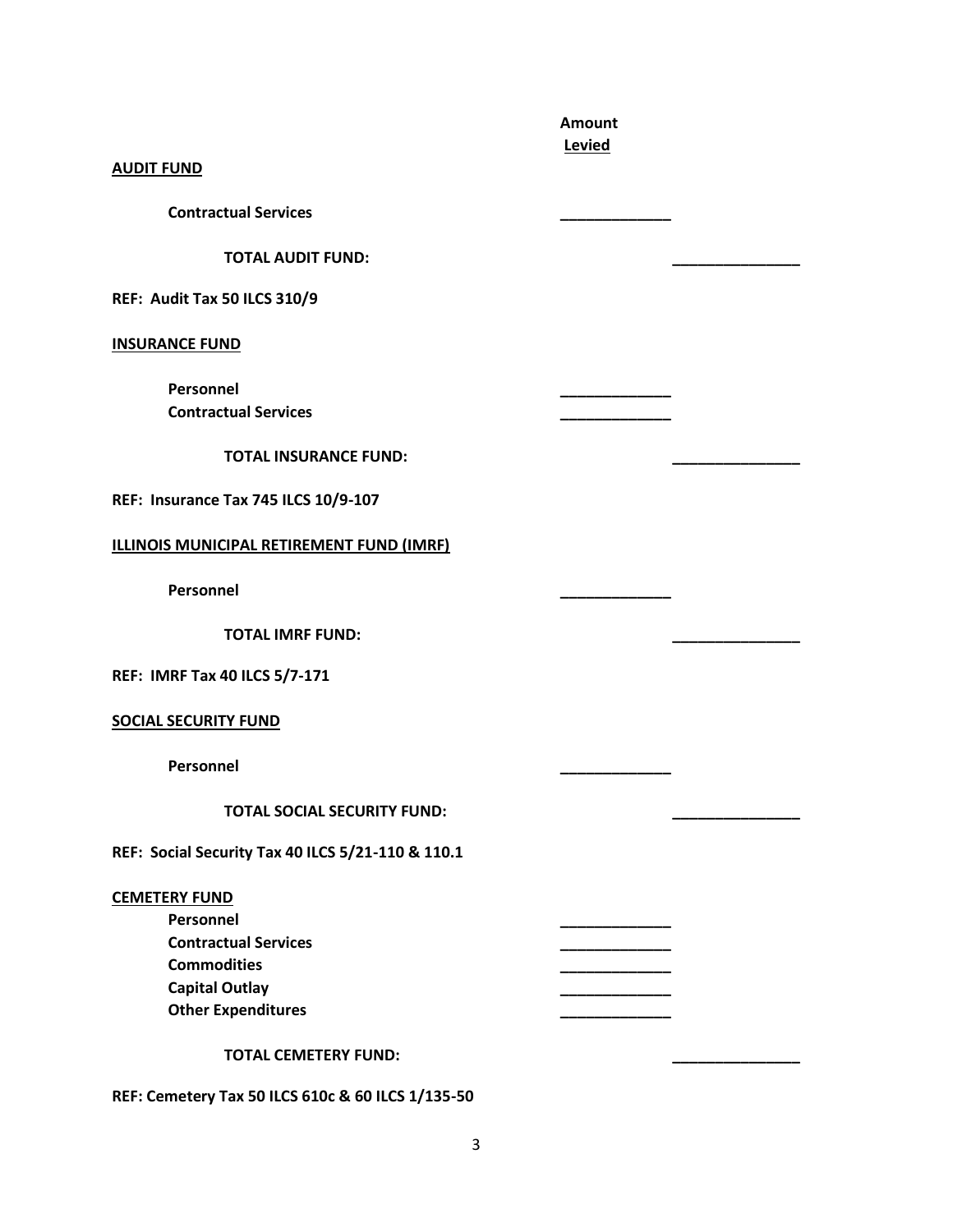|                                             | Amount      |  |
|---------------------------------------------|-------------|--|
|                                             | Levied      |  |
| <b>GENERAL ASSISTANCE FUND</b>              |             |  |
|                                             |             |  |
| <b>ADMINISTRATION</b>                       |             |  |
| <b>Personnel</b>                            |             |  |
| <b>Contractual Services</b>                 |             |  |
| <b>Commodities</b>                          |             |  |
| <b>Capital Outlay</b>                       |             |  |
| <b>Other Expenditures</b>                   |             |  |
| <b>TOTAL ADMINISTRATION:</b>                |             |  |
| <b>HOME RELIEF</b>                          |             |  |
| <b>Commodities</b>                          |             |  |
| <b>Capital Outlay</b>                       |             |  |
| <b>Other Expenditures</b>                   |             |  |
|                                             |             |  |
| <b>TOTAL HOME RELIEF:</b>                   |             |  |
| <b>TOTAL GENERAL ASSISTANCE FUND:</b>       |             |  |
| REF: Public Assistance Tax 60 ILCS 1/235-20 |             |  |
| <b>FUND</b>                                 |             |  |
| Personnel                                   |             |  |
| <b>Contractual Services</b>                 |             |  |
| <b>Commodities</b>                          |             |  |
| <b>Capital Outlay</b>                       |             |  |
| <b>Other Expenditures</b>                   |             |  |
| <b>TOTAL</b><br><b>FUND:</b>                |             |  |
| <b>TOTAL GENERAL TOWN FUND:</b>             |             |  |
|                                             |             |  |
|                                             |             |  |
| <b>TAX LEVY SUMMARY</b>                     |             |  |
| <b>General Corporate tax</b>                | __________  |  |
| <b>Audit Tax</b>                            |             |  |
| <b>Insurance Tax</b>                        | ___________ |  |
| <b>Illinois Municipal Retirement Tax</b>    | ___________ |  |
| <b>Social Security Tax</b>                  |             |  |
| <b>Public Assistance Tax</b>                | _________   |  |
| <b>Cemetery Tax</b>                         |             |  |
| <b>Tax</b>                                  |             |  |
| <b>TOTAL TAXES LEVIED:</b>                  |             |  |
|                                             |             |  |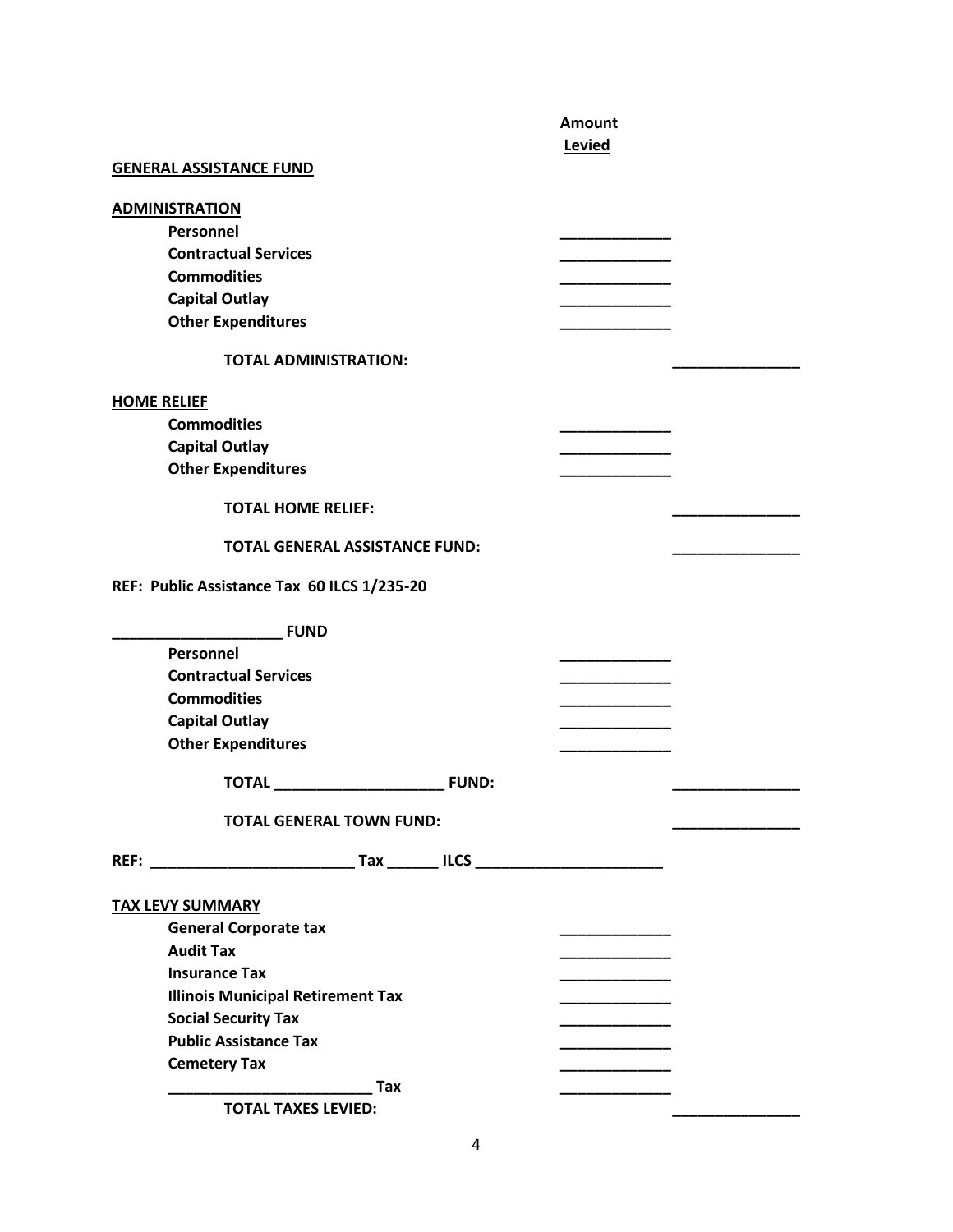SECTION 3: That the Town Clerk shall make and file with the County Clerk of said County of

\_\_\_\_\_\_\_\_\_\_\_\_\_\_\_\_\_\_\_\_\_\_\_\_\_\_\_\_\_\_\_, on or before the last Tuesday of December, a duly certified copy of this ordinance.

SECTION 4: That if any section, subdivision, or sentence of this ordinance shall for any reason be held invalid or to be unconstitutional, such finding shall not affect the validity of the remaining portion of this ordinance.

SECTION 5: That this ordinance shall be in full force and effect after its adoption, as provided by law.

| County, Illinois.        |            |            |               |
|--------------------------|------------|------------|---------------|
| <b>BOARD OF TRUSTEES</b> | <u>AYE</u> | <b>NAY</b> | <b>ABSENT</b> |
|                          |            |            |               |
|                          |            |            |               |
|                          |            |            |               |
|                          |            |            |               |

\_\_\_\_\_\_\_\_\_\_\_\_\_\_\_\_\_\_\_\_\_\_\_\_\_\_\_\_\_\_\_\_\_\_\_\_\_ \_\_\_ \_\_\_ \_\_\_

Town Clerk Chairman – Board of Trustees

\_\_\_\_\_\_\_\_\_\_\_\_\_\_\_\_\_\_\_\_\_\_\_\_\_\_\_\_\_\_\_\_\_\_\_\_\_ \_\_\_\_\_\_\_\_\_\_\_\_\_\_\_\_\_\_\_\_\_\_\_\_\_\_\_\_\_\_\_\_\_\_\_\_